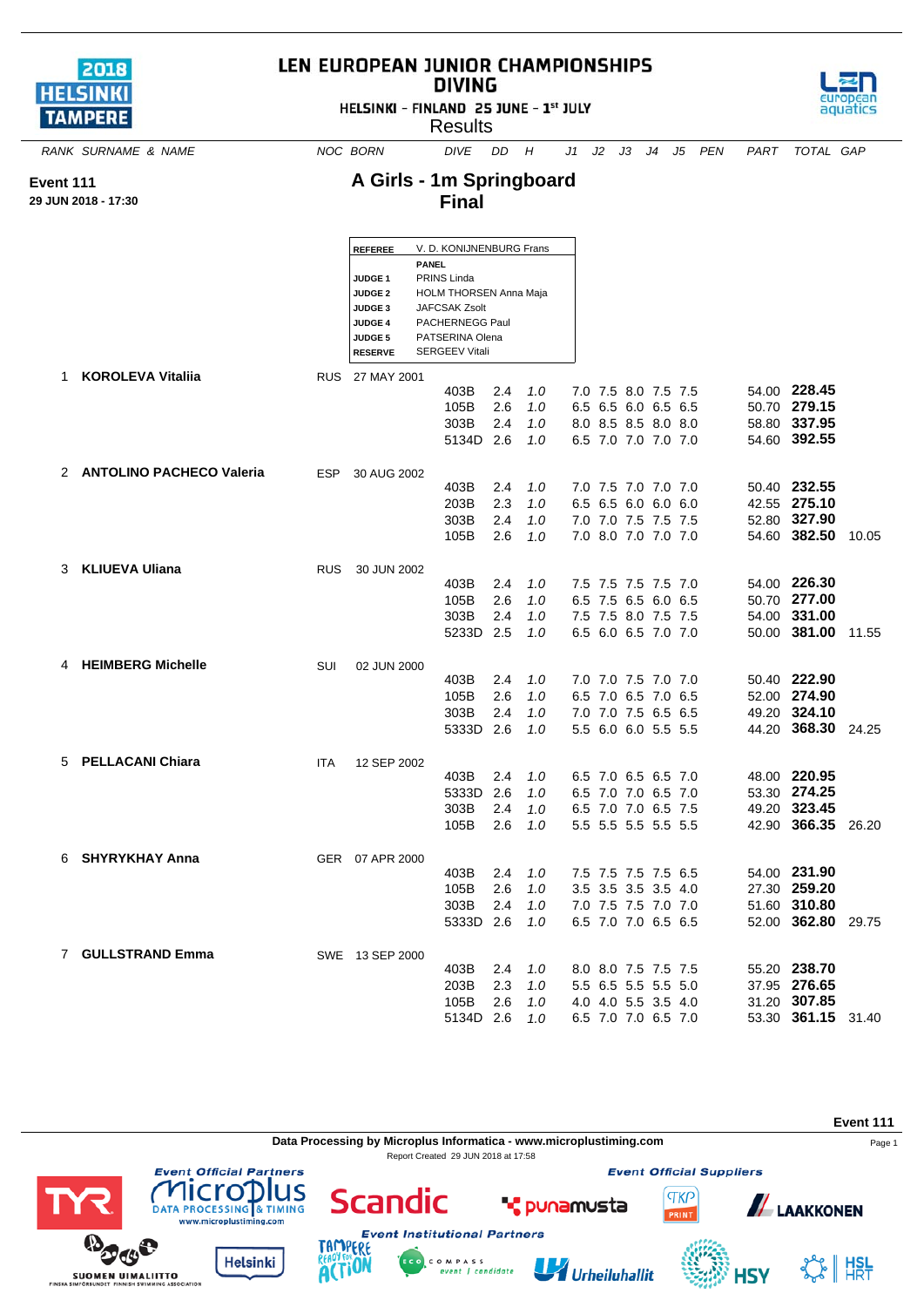|    | RANK SURNAME & NAME         |            | NOC BORN        | <b>DIVE</b> | DD  | Н   | J1 | J2 | JЗ | J4                  | J5 | PEN | PART | TOTAL GAP          |       |
|----|-----------------------------|------------|-----------------|-------------|-----|-----|----|----|----|---------------------|----|-----|------|--------------------|-------|
|    | 7 HENTSCHEL Lena            |            | GER 17 JUN 2001 |             |     |     |    |    |    |                     |    |     |      |                    |       |
|    |                             |            |                 | 105B        | 2.6 | 1.0 |    |    |    | 5.5 5.0 5.5 5.5 5.5 |    |     |      | 42.90 222.55       |       |
|    |                             |            |                 | 303B        | 2.4 | 1.0 |    |    |    | 5.0 5.0 4.5 4.5 4.0 |    |     |      | 33.60 256.15       |       |
|    |                             |            |                 | 403B        | 2.4 | 1.0 |    |    |    | 7.0 7.0 7.0 7.0 7.0 |    |     |      | 50.40 306.55       |       |
|    |                             |            |                 | 5333D       | 2.6 | 1.0 |    |    |    | 7.0 7.0 7.5 7.0 6.5 |    |     |      | 54.60 361.15 31.40 |       |
| 9  | <b>VINCENT Victoria</b>     |            | GBR 03 APR 2001 |             |     |     |    |    |    |                     |    |     |      |                    |       |
|    |                             |            |                 | 403B        | 2.4 | 1.0 |    |    |    | 7.5 7.5 7.5 7.5 7.0 |    |     |      | 54.00 216.00       |       |
|    |                             |            |                 | 303B        | 2.4 | 1.0 |    |    |    | 6.5 7.5 7.0 6.5 7.0 |    |     |      | 49.20 265.20       |       |
|    |                             |            |                 | 5333D       | 2.6 | 1.0 |    |    |    | 4.5 5.0 5.0 4.5 5.0 |    |     |      | 37.70 302.90       |       |
|    |                             |            |                 | 105B        | 2.6 | 1.0 |    |    |    | 5.5 5.0 5.5 5.0 5.5 |    |     |      | 41.60 344.50 48.05 |       |
| 10 | <b>BLAZOWSKA Aleksandra</b> | POL.       | 02 APR 2002     |             |     |     |    |    |    |                     |    |     |      |                    |       |
|    |                             |            |                 | 403B        | 2.4 | 1.0 |    |    |    | 7.0 7.0 7.0 7.0 6.5 |    |     |      | 50.40 215.80       |       |
|    |                             |            |                 | 203B        | 2.3 | 1.0 |    |    |    | 5.0 5.0 5.0 5.0 5.0 |    |     |      | 34.50 250.30       |       |
|    |                             |            |                 | 303B        | 2.4 | 1.0 |    |    |    | 6.0 7.0 7.0 7.0 6.5 |    |     |      | 49.20 299.50       |       |
|    |                             |            |                 | 105C        | 2.4 | 1.0 |    |    |    | 5.0 5.0 5.5 5.5 5.5 |    |     |      | 38.40 337.90 54.65 |       |
| 11 | <b>WAXMAN Holly</b>         | <b>GBR</b> | 30 SEP 2002     |             |     |     |    |    |    |                     |    |     |      |                    |       |
|    |                             |            |                 | 105B        | 2.6 | 1.0 |    |    |    | 6.5 6.5 6.0 6.0 6.0 |    |     |      | 48.10 216.55       |       |
|    |                             |            |                 | 303B        | 2.4 | 1.0 |    |    |    | 5.5 6.0 5.5 5.5 5.0 |    |     |      | 39.60 256.15       |       |
|    |                             |            |                 | 203B        | 2.3 | 1.0 |    |    |    | 6.0 4.5 5.0 5.0 5.0 |    |     |      | 34.50 290.65       |       |
|    |                             |            |                 | 403B        | 2.4 | 1.0 |    |    |    | 6.0 6.5 6.5 6.5 6.0 |    |     |      | 45.60 336.25       | 56.30 |
| 12 | <b>PAAVOLA Saija</b>        | <b>FIN</b> | 17 APR 2001     |             |     |     |    |    |    |                     |    |     |      |                    |       |
|    |                             |            |                 | 203B        | 2.3 | 1.0 |    |    |    | 5.5 5.0 5.0 5.5 4.5 |    |     |      | 35.65 202.85       |       |
|    |                             |            |                 | 403B        | 2.4 | 1.0 |    |    |    | 6.0 7.0 6.5 6.0 6.0 |    |     |      | 44.40 247.25       |       |
|    |                             |            |                 | 303B        | 2.4 | 1.0 |    |    |    | 4.0 4.0 4.0 4.5 4.0 |    |     |      | 28.80 276.05       |       |
|    |                             |            |                 | 105C        | 2.4 | 1.0 |    |    |    | 6.5 6.0 6.5 6.5 6.5 |    |     |      | 46.80 322.85       | 69.70 |

**Data Processing by Microplus Informatica - www.microplustiming.com** Page 2 Report Created 29 JUN 2018 at 17:58

**Event Official Suppliers** 



**Event 111**

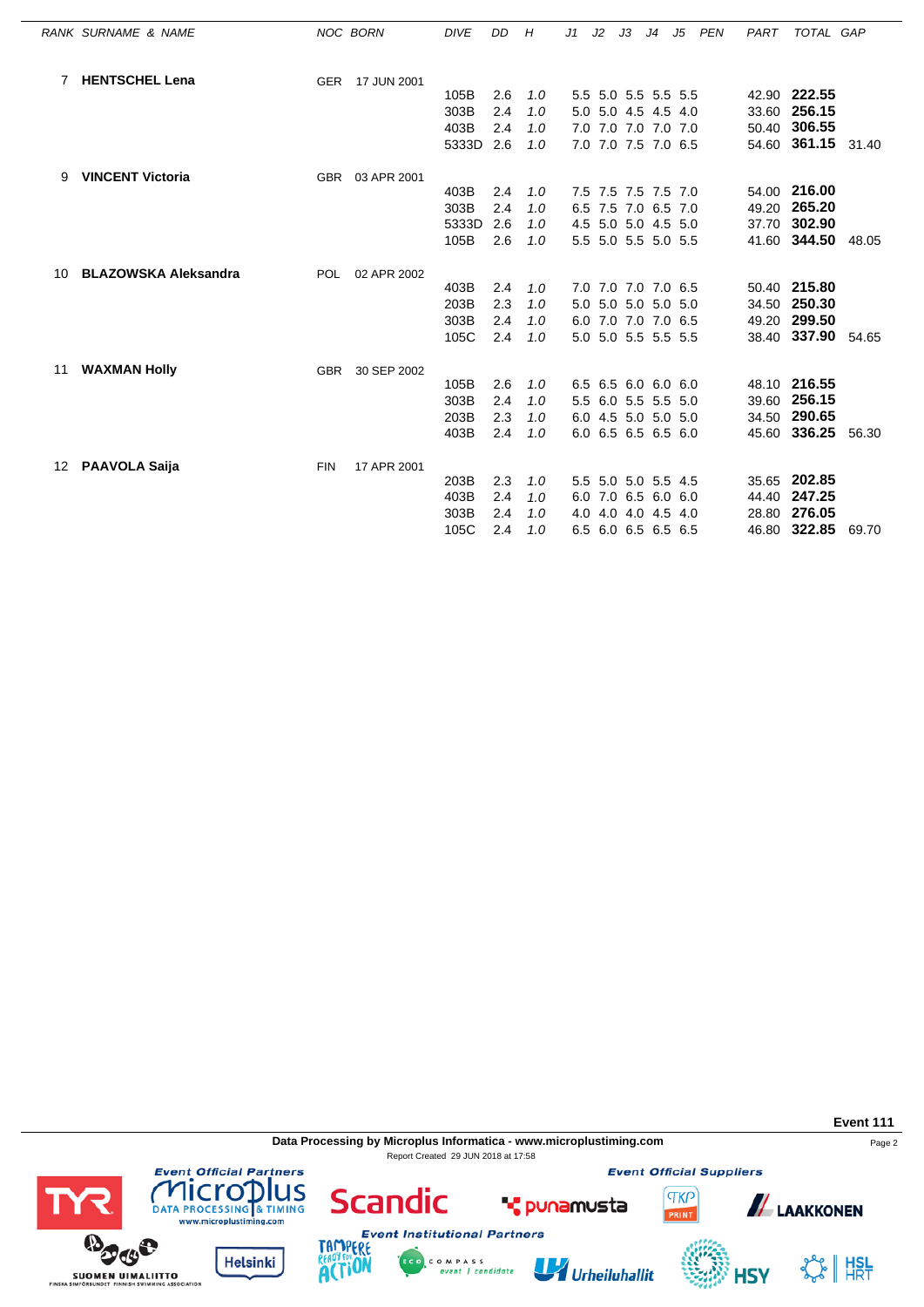

**Event 11 29 JUN 2018 - 10:00**

## LEN EUROPEAN JUNIOR CHAMPIONSHIPS **DIVING**

HELSINKI - FINLAND 25 JUNE - 1st JULY

**Results** 



*RANK SURNAME & NAME NOC BORN DIVE DD H J1 J2 J3 J4 J5 PEN PART TOTAL GAP*

**A Girls - 1m Springboard Preliminary**

|    |                          | <b>REFEREE</b>                       |                         | V. D. KONIJNENBURG Frans    |           |                                      |       |                                          |                     |  |       |                    |       |
|----|--------------------------|--------------------------------------|-------------------------|-----------------------------|-----------|--------------------------------------|-------|------------------------------------------|---------------------|--|-------|--------------------|-------|
|    |                          |                                      | PANEL A (1 2 3 6 7)     |                             |           |                                      |       | PANEL B (4 5 8 9)                        |                     |  |       |                    |       |
|    |                          | JUDGE <sub>1</sub>                   | <b>WIERNIUK Anna</b>    | HERNANDO FERRER Carla       |           | JUDGE <sub>1</sub>                   |       | <b>PICKER Christian</b><br>JAFCSAK Zsolt |                     |  |       |                    |       |
|    |                          | <b>JUDGE 2</b><br>JUDGE <sub>3</sub> | PATSERINA Olena         |                             |           | <b>JUDGE 2</b><br>JUDGE <sub>3</sub> |       | <b>AVASILOAE Florin</b>                  |                     |  |       |                    |       |
|    |                          | <b>JUDGE 4</b>                       |                         | <b>MATTURI-SLOTTE Marja</b> |           | <b>JUDGE 4</b>                       |       | <b>TOMLINSON Victoria</b>                |                     |  |       |                    |       |
|    |                          | <b>JUDGE 5</b>                       |                         | <b>CALDERARA Gianluca</b>   |           | <b>JUDGE 5</b>                       |       | PRINS Linda                              |                     |  |       |                    |       |
|    |                          | <b>RESERVE</b>                       | <b>GEORGIADI Themis</b> |                             |           | <b>RESERVE</b>                       |       | <b>HOLM THORSEN Anna Maja</b>            |                     |  |       |                    |       |
| 1. | <b>GULLSTRAND Emma</b>   |                                      |                         | SWE 13 SEP 2000             |           |                                      |       |                                          |                     |  |       |                    |       |
|    |                          |                                      |                         |                             | 401A      | 1.8                                  | 1.0   |                                          | 6.5 6.5 6.5 7.0 6.5 |  | 35.10 | 35.10              |       |
|    |                          |                                      |                         |                             | 201B      | 1.6                                  | 1.0   |                                          | 7.0 7.0 7.0 6.5 7.0 |  | 33.60 | 68.70              |       |
|    |                          |                                      |                         |                             | 301B      | 1.7                                  | 1.0   | 6.5                                      | 6.5 6.5 6.0 6.5     |  | 33.15 | 101.85             |       |
|    |                          |                                      |                         |                             | 103B      | 1.7                                  | 1.0   | 7.5                                      | 6.5 7.0 7.0 7.5     |  |       | 36.55 138.40       |       |
|    |                          |                                      |                         |                             | 5132D     | 2.2                                  | 1.0   |                                          | 7.0 7.0 6.5 6.5 7.5 |  |       | 45.10 183.50       |       |
|    |                          |                                      |                         |                             | 403B      | 2.4                                  | 1.0   |                                          | 7.5 7.0 7.0 7.0 7.5 |  |       | 51.60 235.10       |       |
|    |                          |                                      |                         |                             | 203B      | 2.3                                  | 1.0   |                                          | 6.0 6.0 5.5 5.0 5.5 |  |       | 39.10 274.20       |       |
|    |                          |                                      |                         |                             | 105B      | 2.6                                  | 1.0   |                                          | 7.0 6.5 7.5 6.5 7.0 |  |       | 53.30 327.50       |       |
|    |                          |                                      |                         |                             | 5134D     | 2.6                                  | 1.0   |                                          | 6.0 6.0 6.5 6.5 6.5 |  |       | 49.40 376.90       |       |
|    |                          |                                      |                         |                             |           |                                      |       |                                          |                     |  |       |                    |       |
| 2  | <b>HENTSCHEL Lena</b>    |                                      | <b>GER</b>              | 17 JUN 2001                 |           |                                      |       |                                          |                     |  |       |                    |       |
|    |                          |                                      |                         |                             | 103B      | 1.7                                  | 1.0   |                                          | 7.0 6.5 7.5 7.0 7.0 |  | 35.70 | 35.70              |       |
|    |                          |                                      |                         |                             | 201B      | 1.6                                  | 1.0   |                                          | 7.0 6.5 6.5 7.0 6.5 |  | 32.00 | 67.70              |       |
|    |                          |                                      |                         |                             | 301B      | 1.7                                  | 1.0   |                                          | 6.0 7.0 7.0 7.0 6.5 |  | 34.85 | 102.55             |       |
|    |                          |                                      |                         |                             | 401A      | 1.8                                  | 1.0   |                                          | 7.0 6.0 6.0 6.5 6.5 |  |       | 34.20 136.75       |       |
|    |                          |                                      |                         |                             | 5331D     | 2.2                                  | 1.0   | 6.5                                      | 6.5 7.5 6.5 6.5     |  |       | 42.90 179.65       |       |
|    |                          |                                      |                         |                             | 105B      | 2.6                                  | 1.0   |                                          | 6.0 6.0 5.5 5.5 5.5 |  |       | 44.20 223.85       |       |
|    |                          |                                      |                         |                             | 303B      | 2.4                                  | 1.0   |                                          | 5.0 6.0 5.5 5.5 6.0 |  |       | 40.80 264.65       |       |
|    |                          |                                      |                         |                             | 403B      | 2.4                                  | 1.0   |                                          | 7.0 7.0 6.0 6.5 6.5 |  |       | 48.00 312.65       |       |
|    |                          |                                      |                         |                             | 5333D     | 2.6                                  | 1.0   |                                          | 7.0 7.0 7.5 7.0 7.0 |  |       | 54.60 367.25       | 9.65  |
| 3  | <b>KOROLEVA Vitaliia</b> |                                      |                         | RUS 27 MAY 2001             |           |                                      |       |                                          |                     |  |       |                    |       |
|    |                          |                                      |                         |                             | 401B      | 1.5                                  | 1.0   |                                          | 7.5 7.0 7.0 7.5 7.5 |  | 33.00 | 33.00              |       |
|    |                          |                                      |                         |                             | 101B      | 1.3                                  | 1.0   | 6.5                                      | 6.5 6.5 7.0 6.5     |  | 25.35 | 58.35              |       |
|    |                          |                                      |                         |                             | 301B      | 1.7                                  | 1.0   |                                          | 7.0 7.5 6.5 6.5 6.5 |  | 34.00 | 92.35              |       |
|    |                          |                                      |                         |                             | 203B      | 2.3                                  | 1.0   |                                          | 6.0 6.5 5.5 6.0 6.0 |  | 41.40 | 133.75             |       |
|    |                          |                                      |                         |                             | 5132D     | 2.2                                  | 1.0   |                                          | 6.0 6.0 6.5 6.0 6.5 |  |       | 40.70 174.45       |       |
|    |                          |                                      |                         |                             | 403B      | 2.4                                  | 1.0   |                                          | 6.5 6.5 6.5 6.5 7.0 |  |       | 46.80 221.25       |       |
|    |                          |                                      |                         |                             | 105B      | 2.6                                  | 1.0   |                                          | 7.0 6.5 6.0 5.0 6.0 |  |       | 48.10 269.35       |       |
|    |                          |                                      |                         |                             | 303B      | 2.4                                  | 1.0   |                                          | 7.5 7.5 7.0 7.5 7.0 |  |       | 52.80 322.15       |       |
|    |                          |                                      |                         |                             | 5134D 2.6 |                                      | 1.0   |                                          | 5.0 5.0 5.0 5.0 5.5 |  |       | 39.00 361.15       | 15.75 |
|    |                          |                                      |                         |                             |           |                                      |       |                                          |                     |  |       |                    |       |
|    | 4 HEIMBERG Michelle      |                                      | SUI                     | 02 JUN 2000                 |           |                                      |       |                                          |                     |  |       |                    |       |
|    |                          |                                      |                         |                             | 103B      | 1.7                                  | $1.0$ |                                          | 6.5 6.5 7.0 6.5 7.0 |  | 34.00 | 34.00              |       |
|    |                          |                                      |                         |                             | 201B      | 1.6                                  | 1.0   |                                          | 7.0 7.0 6.0 6.0 6.5 |  | 31.20 | 65.20              |       |
|    |                          |                                      |                         |                             | 301B      | 1.7                                  | 1.0   |                                          | 6.5 6.5 6.5 7.0 7.0 |  | 34.00 | 99.20              |       |
|    |                          |                                      |                         |                             | 401A      | 1.8                                  | 1.0   |                                          | 6.0 5.5 5.5 6.0 6.5 |  |       | 31.50 130.70       |       |
|    |                          |                                      |                         |                             | 5331D     | 2.2                                  | 1.0   |                                          | 6.5 6.5 6.0 6.0 6.5 |  |       | 41.80 172.50       |       |
|    |                          |                                      |                         |                             | 403B      | 2.4                                  | 1.0   |                                          | 6.5 6.5 6.0 5.0 6.5 |  |       | 45.60 218.10       |       |
|    |                          |                                      |                         |                             | 105B      | 2.6                                  | 1.0   |                                          | 6.5 5.5 5.5 5.5 6.5 |  |       | 45.50 263.60       |       |
|    |                          |                                      |                         |                             | 303B      | 2.4                                  | 1.0   |                                          | 6.5 7.0 7.0 6.5 6.5 |  |       | 48.00 311.60       |       |
|    |                          |                                      |                         |                             | 5333D 2.6 |                                      | 1.0   |                                          | 6.0 6.0 5.5 6.0 6.0 |  |       | 46.80 358.40 18.50 |       |

**Data Processing by Microplus Informatica - www.microplustiming.com** expansion of the Page 1

C O M P A S S<br>event | candidate

Report Created 29 JUN 2018 at 11:35



**SUOMEN UIMALIITTO** 

lus Scandic

**Helsinki** 



U Urheiluhallit

**"** punamusta

**Event Official Suppliers** 

**TKP** 

PRINT

**4SY** 



 $\frac{1}{2}$  | HSL

**Event 11**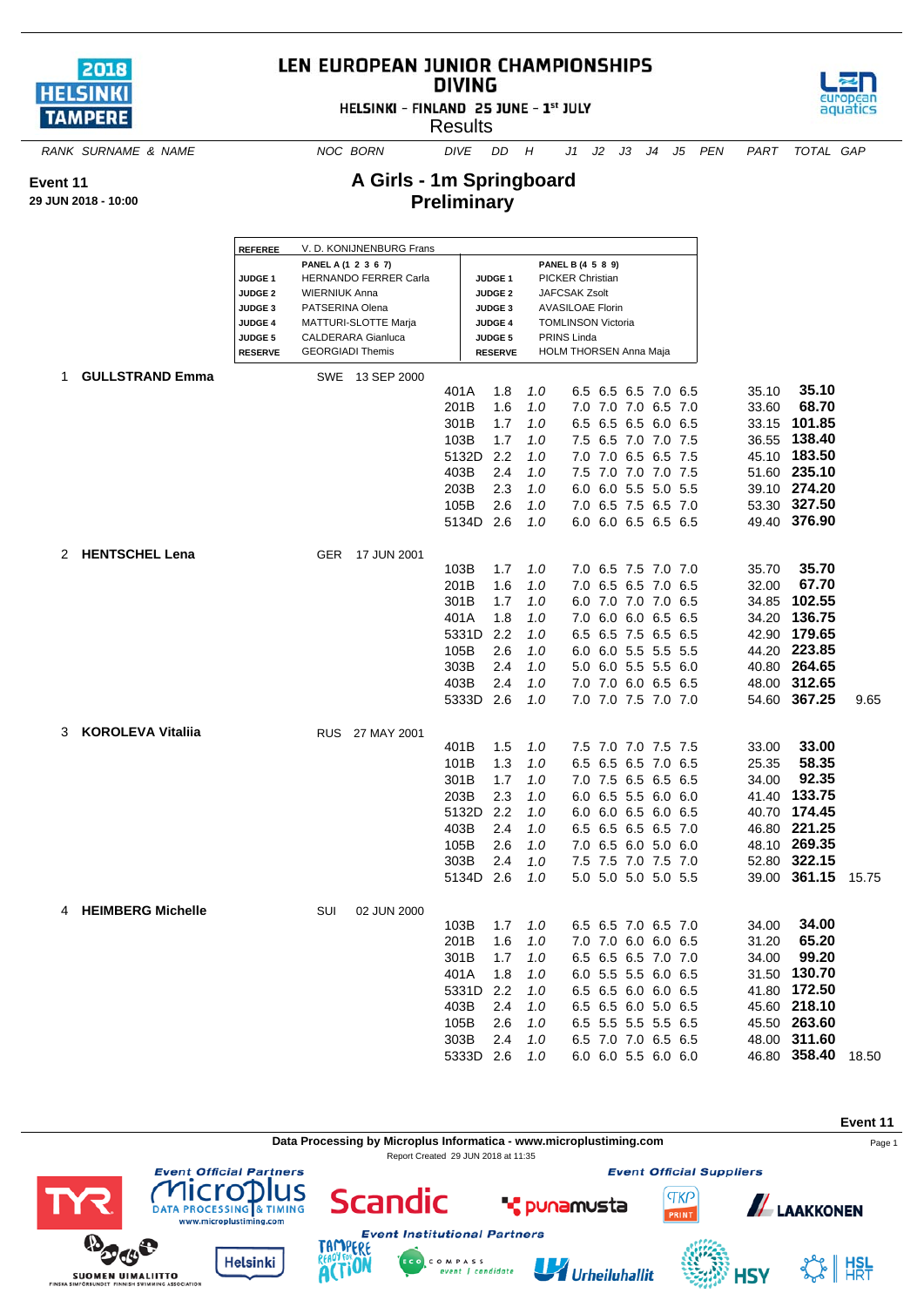|   | RANK SURNAME & NAME        |            | NOC BORN        | <b>DIVE</b>   | DD         | Н          | J1  | J2 | JЗ                                         | J4 | J5  | PEN | PART           | TOTAL GAP                    |       |
|---|----------------------------|------------|-----------------|---------------|------------|------------|-----|----|--------------------------------------------|----|-----|-----|----------------|------------------------------|-------|
| 5 | <b>KLIUEVA Uliana</b>      | <b>RUS</b> | 30 JUN 2002     |               |            |            |     |    |                                            |    |     |     |                |                              |       |
|   |                            |            |                 | 401B          | 1.5        | 1.0        |     |    | 7.5 7.5 7.5 7.5 7.5                        |    |     |     | 33.75          | 33.75                        |       |
|   |                            |            |                 | 101B          | 1.3        | 1.0        | 7.0 |    | 7.0 7.0 7.0 7.5                            |    |     |     | 27.30          | 61.05                        |       |
|   |                            |            |                 | 301B          | 1.7        | 1.0        |     |    | 6.5 6.5 6.5 5.5                            |    | 6.0 |     | 32.30          | 93.35                        |       |
|   |                            |            |                 | 203B          | 2.3        | 1.0        |     |    | 7.0 6.5 6.5 6.5 6.5                        |    |     |     | 44.85          | 138.20                       |       |
|   |                            |            |                 | 5132D         | 2.2        | 1.0        |     |    | 5.5 5.0 5.0 5.0 5.5                        |    |     |     | 34.10          | 172.30                       |       |
|   |                            |            |                 | 403B          | 2.4        | 1.0        | 7.0 |    | 5.0 7.0 6.5 7.0                            |    |     |     |                | 49.20 221.50                 |       |
|   |                            |            |                 | 105B          | 2.6        | 1.0        |     |    | 6.5 6.5 6.5 6.0 6.5                        |    |     |     |                | 50.70 272.20                 |       |
|   |                            |            |                 | 303B          | 2.4        | 1.0        |     |    | 5.5 6.0 5.5 5.5 6.0                        |    |     |     |                | 40.80 313.00                 |       |
|   |                            |            |                 | 5233D 2.5     |            | 1.0        |     |    | 6.0 6.5 5.5 6.0 6.0                        |    |     |     |                | 45.00 358.00                 | 18.90 |
| 6 | <b>SHYRYKHAY Anna</b>      |            | GER 07 APR 2000 |               |            |            |     |    |                                            |    |     |     |                | 33.60                        |       |
|   |                            |            |                 | 201B<br>301B  | 1.6<br>1.7 | 1.0<br>1.0 |     |    | 7.0 7.0 7.0 7.0 7.0<br>6.5 6.5 6.5 6.5 7.5 |    |     |     | 33.60<br>33.15 | 66.75                        |       |
|   |                            |            |                 | 401A          | 1.8        | 1.0        |     |    | 6.0 6.0 6.5 6.0                            |    | 6.5 |     | 33.30          | 100.05                       |       |
|   |                            |            |                 | 103B          | 1.7        | 1.0        |     |    | 8.0 7.5 7.5 7.5 7.5                        |    |     |     | 38.25          | 138.30                       |       |
|   |                            |            |                 | 5132D         | 2.2        | 1.0        |     |    | 6.5 6.0 6.0 5.5 6.0                        |    |     |     | 39.60          | 177.90                       |       |
|   |                            |            |                 | 403B          | 2.4        | 1.0        |     |    | 7.0 7.0 7.0 6.0 7.0                        |    |     |     |                | 50.40 228.30                 |       |
|   |                            |            |                 | 105B          | 2.6        | 1.0        |     |    | 5.5 4.5 5.0 4.5 5.0                        |    |     |     |                | 37.70 266.00                 |       |
|   |                            |            |                 | 303B          | 2.4        | 1.0        |     |    | 6.5 6.5 6.5 6.0 6.5                        |    |     |     |                | 46.80 312.80                 |       |
|   |                            |            |                 | 5333D 2.6     |            | 1.0        |     |    | 5.5 5.5 5.5 4.5 5.5                        |    |     |     |                | 42.90 355.70 21.20           |       |
|   | 7 ANTOLINO PACHECO Valeria | ESP        | 30 AUG 2002     |               |            |            |     |    |                                            |    |     |     |                |                              |       |
|   |                            |            |                 | 401B          | 1.5        | 1.0        |     |    | 7.0 7.5 7.0 7.0 7.5                        |    |     |     | 32.25          | 32.25                        |       |
|   |                            |            |                 | 103B          | 1.7        | 1.0        |     |    | 7.0 7.0 7.0 6.0 7.0                        |    |     |     | 35.70          | 67.95                        |       |
|   |                            |            |                 | 201B          | 1.6        | 1.0        | 6.5 |    | 6.5 6.5 6.0 6.5                            |    |     |     | 31.20          | 99.15                        |       |
|   |                            |            |                 | 301B          | 1.7        | 1.0        |     |    | 7.0 8.0 6.5 7.0 7.0                        |    |     |     | 35.70          | 134.85                       |       |
|   |                            |            |                 | 5132D<br>105B | 2.2<br>2.6 | 1.0        |     |    | 7.5 7.0 7.5 7.0 7.0<br>5.5 5.0 4.5 4.5 5.0 |    |     |     | 47.30          | 182.15<br>37.70 219.85       |       |
|   |                            |            |                 | 203B          | 2.3        | 1.0<br>1.0 |     |    | 6.0 5.5 6.0 5.5                            |    | 6.0 |     | 40.25          | 260.10                       |       |
|   |                            |            |                 | 303B          | 2.4        | 1.0        |     |    | 7.0 6.5 6.5 6.5 7.0                        |    |     |     | 48.00          | 308.10                       |       |
|   |                            |            |                 | 403B          | 2.4        | 1.0        |     |    | 6.5 6.0 6.0 6.5 6.0                        |    |     |     |                | 44.40 352.50 24.40           |       |
| 8 | <b>PELLACANI Chiara</b>    | ITA        | 12 SEP 2002     |               |            |            |     |    |                                            |    |     |     |                |                              |       |
|   |                            |            |                 | 101B          | 1.3        | 1.0        |     |    | 7.0 7.0 7.0 7.0 7.0                        |    |     |     | 27.30          | 27.30                        |       |
|   |                            |            |                 | 401B          | 1.5        | 1.0        |     |    | 7.0 7.0 7.0 7.0 6.5                        |    |     |     | 31.50          | 58.80                        |       |
|   |                            |            |                 | 301B          | 1.7        | 1.0        | 6.5 |    | 6.5 6.5 6.5 6.5                            |    |     |     | 33.15          | 91.95                        |       |
|   |                            |            |                 | 203B          | 2.3        | 1.0        | 6.5 |    | $6.0$ $6.0$ $6.0$                          |    | 6.0 |     | 41.40          | 133.35                       |       |
|   |                            |            |                 | 5331D 2.2     |            | 1.0        |     |    | 6.0 6.0 6.0 5.5 6.0                        |    |     |     |                | 39.60 172.95                 |       |
|   |                            |            |                 | 5333D         | -2.6       | 1.0        |     |    | 5.0 6.5 5.5 5.0 6.5                        |    |     |     |                | 44.20 217.15                 |       |
|   |                            |            |                 | 303B          | 2.4        | 1.0        |     |    | 6.0 6.5 6.5 5.5 6.5                        |    |     |     |                | 45.60 262.75<br>31.20 293.95 |       |
|   |                            |            |                 | 105B<br>403B  | 2.6<br>2.4 | 1.0<br>1.0 |     |    | 4.0 4.0 4.5 4.0 3.5<br>6.0 6.5 6.5 6.5 6.5 |    |     |     |                | 46.80 340.75 36.15           |       |
|   |                            |            |                 |               |            |            |     |    |                                            |    |     |     |                |                              |       |
|   | 9 VINCENT Victoria         |            | GBR 03 APR 2001 |               | 1.5        | 1.0        |     |    | 7.0 7.0 7.0 7.0 7.5                        |    |     |     | 31.50          | 31.50                        |       |
|   |                            |            |                 | 401B<br>101B  | 1.3        | 1.0        |     |    | 5.5 6.5 7.0 6.5 7.0                        |    |     |     | 26.00          | 57.50                        |       |
|   |                            |            |                 | 301B          | 1.7        | 1.0        |     |    | 5.5 5.5 6.0 5.0 5.5                        |    |     |     | 28.05          | 85.55                        |       |
|   |                            |            |                 | 5132D         | 2.2        | 1.0        |     |    | 5.5 5.5 6.0 6.0 6.0                        |    |     |     |                | 38.50 124.05                 |       |
|   |                            |            |                 | 203B          | 2.3        | 1.0        |     |    | 5.0 6.0 5.0 5.5 6.0                        |    |     |     |                | 37.95 162.00                 |       |
|   |                            |            |                 | 403B          | 2.4        | 1.0        |     |    | 6.0 7.0 6.5 7.0 7.0                        |    |     |     |                | 49.20 211.20                 |       |
|   |                            |            |                 | 303B          | 2.4        | 1.0        |     |    | 5.0 5.5 5.5 5.0 5.0                        |    |     |     |                | 37.20 248.40                 |       |
|   |                            |            |                 | 5333D         | 2.6        | 1.0        |     |    | 6.0 6.5 6.0 5.5 5.5                        |    |     |     |                | 45.50 293.90                 |       |
|   |                            |            |                 | 105B          | 2.6        | 1.0        |     |    | 6.0 5.5 6.0 6.0 6.0                        |    |     |     |                | 46.80 340.70 36.20           |       |

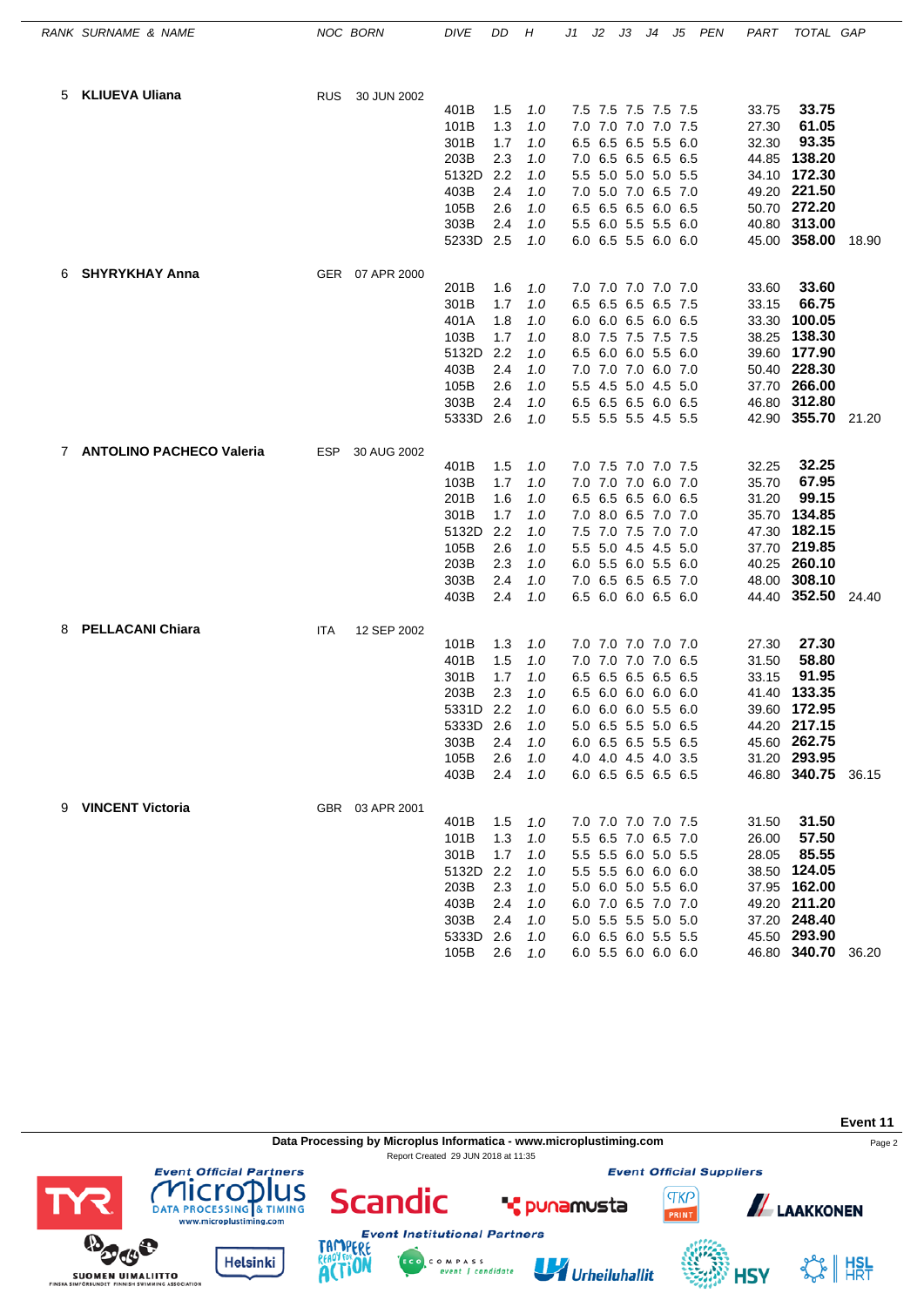| <b>BLAZOWSKA Aleksandra</b><br><b>POL</b><br>02 APR 2002<br>10<br>103B<br>1.7<br>1.0<br>6.5 6.5 7.0 7.0 6.0<br>34.00<br>201B<br>1.6<br>6.0 6.5 5.5 6.0 5.0<br>1.0<br>28.00<br>32.30<br>301B<br>1.7<br>6.5 6.5 6.0 6.0 6.5<br>1.0<br>401A<br>1.8<br>5.5 6.0 6.0 5.0 6.0<br>1.0<br>5132D<br>2.2<br>6.0 6.5 5.5 6.0 6.0<br>1.0<br>2.4<br>6.5 6.5 6.0 6.0 6.5<br>403B<br>1.0<br>203B<br>2.3<br>6.0 6.5 6.5 6.5 6.0<br>1.0<br>303B<br>2.4<br>6.0 5.5 6.0 6.0 6.0<br>1.0<br>105C<br>2.4<br>5.0 5.5 5.0 4.5 5.5<br>1.0<br><b>PAAVOLA Saija</b><br>17 APR 2001<br>11<br><b>FIN</b><br>7.0 7.0 7.0 7.5 6.5<br>1.5<br>1.0<br>31.50<br>401B<br>201B<br>1.6<br>7.0 6.5 6.5 6.5 6.0<br>31.20<br>1.0<br>103B<br>6.5 6.5 5.5 6.0 6.0<br>1.7<br>1.0<br>31.45<br>301B<br>1.7<br>1.0<br>6.5 6.5 6.5 6.5 7.0<br>5231D<br>2.1<br>6.5 6.5 6.5 6.0 6.0<br>39.90<br>1.0<br>203B<br>2.3<br>6.0 6.0 6.0 5.5 6.5<br>1.0<br>403B<br>2.4<br>6.0 6.0 5.5 6.0 6.5<br>1.0<br>42.00 293.80<br>303B<br>2.4<br>6.0 5.5 6.0 5.5 6.0<br>1.0<br>38.40 332.20<br>105C<br>2.4<br>5.5 5.0 5.0 5.5 5.5<br>1.0<br><b>WAXMAN Holly</b><br>30 SEP 2002<br>12<br><b>GBR</b><br>6.0 6.0 5.0 5.5 5.5<br>401A<br>1.8<br>30.60<br>1.0<br>201B<br>1.6<br>6.5 6.5 6.0 6.5 6.5<br>31.20<br>1.0<br>30.60<br>301B<br>1.7<br>1.0<br>6.0 6.0 6.0 6.0 6.5<br>103B<br>1.7<br>7.0 6.5 6.5 6.5 6.5<br>1.0<br>2.2<br>7.0 6.5 6.5 6.5 6.0<br>5132D<br>1.0<br>105B<br>2.6<br>5.5 5.0 5.0 5.5 5.5<br>1.0<br>2.4<br>5.0 4.5 4.5 4.0 5.0<br>303B<br>1.0<br>6.0 5.5 6.0 6.0 6.0<br>203B<br>2.3<br>1.0<br>403B<br>2.4<br>6.5 6.5 6.0 6.5 6.0<br>1.0<br><b>JOHANSSON Emma</b><br>SWE 28 FEB 2002<br>13<br>7.0 6.0 6.0 7.0 6.0<br>103B<br>1.7<br>1.0<br>32.30<br>1.6<br>7.0 7.0 6.5 7.0 6.5<br>32.80<br>201B<br>1.0<br>301B<br>6.0 6.0 6.0 6.0 6.0<br>30.60<br>1.7<br>1.0<br>401A<br>1.8<br>1.0<br>6.0 5.5 5.5 5.5 6.0<br>30.60<br>2.1<br>37.80<br>5231D<br>1.0<br>6.0 6.0 6.0 6.0 6.5<br>403B<br>2.4<br>1.0<br>6.0 5.0 5.5 5.0 5.5<br>203B<br>2.3<br>6.0 5.0 5.0 5.0 5.0<br>1.0<br>105C<br>2.4<br>5.5 5.5 5.5 5.5 5.0<br>1.0<br>5134D 2.6<br>6.0 6.5 6.0 5.5 6.5<br>1.0<br>14 TUXEN Helle<br>NOR 04 SEP 2001 | 34.00                 |
|-----------------------------------------------------------------------------------------------------------------------------------------------------------------------------------------------------------------------------------------------------------------------------------------------------------------------------------------------------------------------------------------------------------------------------------------------------------------------------------------------------------------------------------------------------------------------------------------------------------------------------------------------------------------------------------------------------------------------------------------------------------------------------------------------------------------------------------------------------------------------------------------------------------------------------------------------------------------------------------------------------------------------------------------------------------------------------------------------------------------------------------------------------------------------------------------------------------------------------------------------------------------------------------------------------------------------------------------------------------------------------------------------------------------------------------------------------------------------------------------------------------------------------------------------------------------------------------------------------------------------------------------------------------------------------------------------------------------------------------------------------------------------------------------------------------------------------------------------------------------------------------------------------------------------------------------------------------------------------------------------------------------------------------------------------------------------------------------------------------------------------------------|-----------------------|
|                                                                                                                                                                                                                                                                                                                                                                                                                                                                                                                                                                                                                                                                                                                                                                                                                                                                                                                                                                                                                                                                                                                                                                                                                                                                                                                                                                                                                                                                                                                                                                                                                                                                                                                                                                                                                                                                                                                                                                                                                                                                                                                                         |                       |
|                                                                                                                                                                                                                                                                                                                                                                                                                                                                                                                                                                                                                                                                                                                                                                                                                                                                                                                                                                                                                                                                                                                                                                                                                                                                                                                                                                                                                                                                                                                                                                                                                                                                                                                                                                                                                                                                                                                                                                                                                                                                                                                                         |                       |
|                                                                                                                                                                                                                                                                                                                                                                                                                                                                                                                                                                                                                                                                                                                                                                                                                                                                                                                                                                                                                                                                                                                                                                                                                                                                                                                                                                                                                                                                                                                                                                                                                                                                                                                                                                                                                                                                                                                                                                                                                                                                                                                                         | 62.00                 |
|                                                                                                                                                                                                                                                                                                                                                                                                                                                                                                                                                                                                                                                                                                                                                                                                                                                                                                                                                                                                                                                                                                                                                                                                                                                                                                                                                                                                                                                                                                                                                                                                                                                                                                                                                                                                                                                                                                                                                                                                                                                                                                                                         | 94.30                 |
|                                                                                                                                                                                                                                                                                                                                                                                                                                                                                                                                                                                                                                                                                                                                                                                                                                                                                                                                                                                                                                                                                                                                                                                                                                                                                                                                                                                                                                                                                                                                                                                                                                                                                                                                                                                                                                                                                                                                                                                                                                                                                                                                         | 31.50 125.80          |
|                                                                                                                                                                                                                                                                                                                                                                                                                                                                                                                                                                                                                                                                                                                                                                                                                                                                                                                                                                                                                                                                                                                                                                                                                                                                                                                                                                                                                                                                                                                                                                                                                                                                                                                                                                                                                                                                                                                                                                                                                                                                                                                                         | 39.60 165.40          |
|                                                                                                                                                                                                                                                                                                                                                                                                                                                                                                                                                                                                                                                                                                                                                                                                                                                                                                                                                                                                                                                                                                                                                                                                                                                                                                                                                                                                                                                                                                                                                                                                                                                                                                                                                                                                                                                                                                                                                                                                                                                                                                                                         | 45.60 211.00          |
|                                                                                                                                                                                                                                                                                                                                                                                                                                                                                                                                                                                                                                                                                                                                                                                                                                                                                                                                                                                                                                                                                                                                                                                                                                                                                                                                                                                                                                                                                                                                                                                                                                                                                                                                                                                                                                                                                                                                                                                                                                                                                                                                         | 43.70 254.70          |
|                                                                                                                                                                                                                                                                                                                                                                                                                                                                                                                                                                                                                                                                                                                                                                                                                                                                                                                                                                                                                                                                                                                                                                                                                                                                                                                                                                                                                                                                                                                                                                                                                                                                                                                                                                                                                                                                                                                                                                                                                                                                                                                                         | 43.20 297.90          |
|                                                                                                                                                                                                                                                                                                                                                                                                                                                                                                                                                                                                                                                                                                                                                                                                                                                                                                                                                                                                                                                                                                                                                                                                                                                                                                                                                                                                                                                                                                                                                                                                                                                                                                                                                                                                                                                                                                                                                                                                                                                                                                                                         | 37.20 335.10 41.80    |
|                                                                                                                                                                                                                                                                                                                                                                                                                                                                                                                                                                                                                                                                                                                                                                                                                                                                                                                                                                                                                                                                                                                                                                                                                                                                                                                                                                                                                                                                                                                                                                                                                                                                                                                                                                                                                                                                                                                                                                                                                                                                                                                                         |                       |
|                                                                                                                                                                                                                                                                                                                                                                                                                                                                                                                                                                                                                                                                                                                                                                                                                                                                                                                                                                                                                                                                                                                                                                                                                                                                                                                                                                                                                                                                                                                                                                                                                                                                                                                                                                                                                                                                                                                                                                                                                                                                                                                                         | 31.50                 |
|                                                                                                                                                                                                                                                                                                                                                                                                                                                                                                                                                                                                                                                                                                                                                                                                                                                                                                                                                                                                                                                                                                                                                                                                                                                                                                                                                                                                                                                                                                                                                                                                                                                                                                                                                                                                                                                                                                                                                                                                                                                                                                                                         | 62.70                 |
|                                                                                                                                                                                                                                                                                                                                                                                                                                                                                                                                                                                                                                                                                                                                                                                                                                                                                                                                                                                                                                                                                                                                                                                                                                                                                                                                                                                                                                                                                                                                                                                                                                                                                                                                                                                                                                                                                                                                                                                                                                                                                                                                         | 94.15                 |
|                                                                                                                                                                                                                                                                                                                                                                                                                                                                                                                                                                                                                                                                                                                                                                                                                                                                                                                                                                                                                                                                                                                                                                                                                                                                                                                                                                                                                                                                                                                                                                                                                                                                                                                                                                                                                                                                                                                                                                                                                                                                                                                                         | 33.15 127.30          |
|                                                                                                                                                                                                                                                                                                                                                                                                                                                                                                                                                                                                                                                                                                                                                                                                                                                                                                                                                                                                                                                                                                                                                                                                                                                                                                                                                                                                                                                                                                                                                                                                                                                                                                                                                                                                                                                                                                                                                                                                                                                                                                                                         | 167.20                |
|                                                                                                                                                                                                                                                                                                                                                                                                                                                                                                                                                                                                                                                                                                                                                                                                                                                                                                                                                                                                                                                                                                                                                                                                                                                                                                                                                                                                                                                                                                                                                                                                                                                                                                                                                                                                                                                                                                                                                                                                                                                                                                                                         | 41.40 208.60          |
|                                                                                                                                                                                                                                                                                                                                                                                                                                                                                                                                                                                                                                                                                                                                                                                                                                                                                                                                                                                                                                                                                                                                                                                                                                                                                                                                                                                                                                                                                                                                                                                                                                                                                                                                                                                                                                                                                                                                                                                                                                                                                                                                         | 43.20 251.80          |
|                                                                                                                                                                                                                                                                                                                                                                                                                                                                                                                                                                                                                                                                                                                                                                                                                                                                                                                                                                                                                                                                                                                                                                                                                                                                                                                                                                                                                                                                                                                                                                                                                                                                                                                                                                                                                                                                                                                                                                                                                                                                                                                                         |                       |
|                                                                                                                                                                                                                                                                                                                                                                                                                                                                                                                                                                                                                                                                                                                                                                                                                                                                                                                                                                                                                                                                                                                                                                                                                                                                                                                                                                                                                                                                                                                                                                                                                                                                                                                                                                                                                                                                                                                                                                                                                                                                                                                                         | 44.70                 |
|                                                                                                                                                                                                                                                                                                                                                                                                                                                                                                                                                                                                                                                                                                                                                                                                                                                                                                                                                                                                                                                                                                                                                                                                                                                                                                                                                                                                                                                                                                                                                                                                                                                                                                                                                                                                                                                                                                                                                                                                                                                                                                                                         | 30.60                 |
|                                                                                                                                                                                                                                                                                                                                                                                                                                                                                                                                                                                                                                                                                                                                                                                                                                                                                                                                                                                                                                                                                                                                                                                                                                                                                                                                                                                                                                                                                                                                                                                                                                                                                                                                                                                                                                                                                                                                                                                                                                                                                                                                         | 61.80                 |
|                                                                                                                                                                                                                                                                                                                                                                                                                                                                                                                                                                                                                                                                                                                                                                                                                                                                                                                                                                                                                                                                                                                                                                                                                                                                                                                                                                                                                                                                                                                                                                                                                                                                                                                                                                                                                                                                                                                                                                                                                                                                                                                                         | 92.40                 |
|                                                                                                                                                                                                                                                                                                                                                                                                                                                                                                                                                                                                                                                                                                                                                                                                                                                                                                                                                                                                                                                                                                                                                                                                                                                                                                                                                                                                                                                                                                                                                                                                                                                                                                                                                                                                                                                                                                                                                                                                                                                                                                                                         | 33.15 125.55          |
|                                                                                                                                                                                                                                                                                                                                                                                                                                                                                                                                                                                                                                                                                                                                                                                                                                                                                                                                                                                                                                                                                                                                                                                                                                                                                                                                                                                                                                                                                                                                                                                                                                                                                                                                                                                                                                                                                                                                                                                                                                                                                                                                         | 42.90 168.45          |
|                                                                                                                                                                                                                                                                                                                                                                                                                                                                                                                                                                                                                                                                                                                                                                                                                                                                                                                                                                                                                                                                                                                                                                                                                                                                                                                                                                                                                                                                                                                                                                                                                                                                                                                                                                                                                                                                                                                                                                                                                                                                                                                                         | 41.60 210.05          |
|                                                                                                                                                                                                                                                                                                                                                                                                                                                                                                                                                                                                                                                                                                                                                                                                                                                                                                                                                                                                                                                                                                                                                                                                                                                                                                                                                                                                                                                                                                                                                                                                                                                                                                                                                                                                                                                                                                                                                                                                                                                                                                                                         | 33.60 243.65          |
|                                                                                                                                                                                                                                                                                                                                                                                                                                                                                                                                                                                                                                                                                                                                                                                                                                                                                                                                                                                                                                                                                                                                                                                                                                                                                                                                                                                                                                                                                                                                                                                                                                                                                                                                                                                                                                                                                                                                                                                                                                                                                                                                         | 41.40 285.05          |
|                                                                                                                                                                                                                                                                                                                                                                                                                                                                                                                                                                                                                                                                                                                                                                                                                                                                                                                                                                                                                                                                                                                                                                                                                                                                                                                                                                                                                                                                                                                                                                                                                                                                                                                                                                                                                                                                                                                                                                                                                                                                                                                                         | 45.60 330.65<br>46.25 |
|                                                                                                                                                                                                                                                                                                                                                                                                                                                                                                                                                                                                                                                                                                                                                                                                                                                                                                                                                                                                                                                                                                                                                                                                                                                                                                                                                                                                                                                                                                                                                                                                                                                                                                                                                                                                                                                                                                                                                                                                                                                                                                                                         |                       |
|                                                                                                                                                                                                                                                                                                                                                                                                                                                                                                                                                                                                                                                                                                                                                                                                                                                                                                                                                                                                                                                                                                                                                                                                                                                                                                                                                                                                                                                                                                                                                                                                                                                                                                                                                                                                                                                                                                                                                                                                                                                                                                                                         | 32.30                 |
|                                                                                                                                                                                                                                                                                                                                                                                                                                                                                                                                                                                                                                                                                                                                                                                                                                                                                                                                                                                                                                                                                                                                                                                                                                                                                                                                                                                                                                                                                                                                                                                                                                                                                                                                                                                                                                                                                                                                                                                                                                                                                                                                         | 65.10                 |
|                                                                                                                                                                                                                                                                                                                                                                                                                                                                                                                                                                                                                                                                                                                                                                                                                                                                                                                                                                                                                                                                                                                                                                                                                                                                                                                                                                                                                                                                                                                                                                                                                                                                                                                                                                                                                                                                                                                                                                                                                                                                                                                                         | 95.70                 |
|                                                                                                                                                                                                                                                                                                                                                                                                                                                                                                                                                                                                                                                                                                                                                                                                                                                                                                                                                                                                                                                                                                                                                                                                                                                                                                                                                                                                                                                                                                                                                                                                                                                                                                                                                                                                                                                                                                                                                                                                                                                                                                                                         | 126.30                |
|                                                                                                                                                                                                                                                                                                                                                                                                                                                                                                                                                                                                                                                                                                                                                                                                                                                                                                                                                                                                                                                                                                                                                                                                                                                                                                                                                                                                                                                                                                                                                                                                                                                                                                                                                                                                                                                                                                                                                                                                                                                                                                                                         | 164.10                |
|                                                                                                                                                                                                                                                                                                                                                                                                                                                                                                                                                                                                                                                                                                                                                                                                                                                                                                                                                                                                                                                                                                                                                                                                                                                                                                                                                                                                                                                                                                                                                                                                                                                                                                                                                                                                                                                                                                                                                                                                                                                                                                                                         | 38.40 202.50          |
|                                                                                                                                                                                                                                                                                                                                                                                                                                                                                                                                                                                                                                                                                                                                                                                                                                                                                                                                                                                                                                                                                                                                                                                                                                                                                                                                                                                                                                                                                                                                                                                                                                                                                                                                                                                                                                                                                                                                                                                                                                                                                                                                         | 34.50 237.00          |
|                                                                                                                                                                                                                                                                                                                                                                                                                                                                                                                                                                                                                                                                                                                                                                                                                                                                                                                                                                                                                                                                                                                                                                                                                                                                                                                                                                                                                                                                                                                                                                                                                                                                                                                                                                                                                                                                                                                                                                                                                                                                                                                                         | 39.60 276.60          |
|                                                                                                                                                                                                                                                                                                                                                                                                                                                                                                                                                                                                                                                                                                                                                                                                                                                                                                                                                                                                                                                                                                                                                                                                                                                                                                                                                                                                                                                                                                                                                                                                                                                                                                                                                                                                                                                                                                                                                                                                                                                                                                                                         | 48.10 324.70 52.20    |
|                                                                                                                                                                                                                                                                                                                                                                                                                                                                                                                                                                                                                                                                                                                                                                                                                                                                                                                                                                                                                                                                                                                                                                                                                                                                                                                                                                                                                                                                                                                                                                                                                                                                                                                                                                                                                                                                                                                                                                                                                                                                                                                                         |                       |
| 7.0 7.0 6.0 7.0 6.5<br>32.80<br>201B<br>1.6<br>1.0<br>7.0 6.5 6.5 6.5 6.5                                                                                                                                                                                                                                                                                                                                                                                                                                                                                                                                                                                                                                                                                                                                                                                                                                                                                                                                                                                                                                                                                                                                                                                                                                                                                                                                                                                                                                                                                                                                                                                                                                                                                                                                                                                                                                                                                                                                                                                                                                                               | 32.80<br>65.95        |
| 103B<br>1.7<br>1.0<br>33.15<br>301B<br>6.5 6.5 6.5 6.0 6.5<br>33.15<br>1.7<br>1.0                                                                                                                                                                                                                                                                                                                                                                                                                                                                                                                                                                                                                                                                                                                                                                                                                                                                                                                                                                                                                                                                                                                                                                                                                                                                                                                                                                                                                                                                                                                                                                                                                                                                                                                                                                                                                                                                                                                                                                                                                                                       | 99.10                 |
| 1.5<br>7.0 7.0 7.0 7.0 7.0<br>401B<br>1.0                                                                                                                                                                                                                                                                                                                                                                                                                                                                                                                                                                                                                                                                                                                                                                                                                                                                                                                                                                                                                                                                                                                                                                                                                                                                                                                                                                                                                                                                                                                                                                                                                                                                                                                                                                                                                                                                                                                                                                                                                                                                                               | 31.50 130.60          |
| 6.5 6.5 6.5 6.0 6.5<br>5132D<br>2.2<br>1.0                                                                                                                                                                                                                                                                                                                                                                                                                                                                                                                                                                                                                                                                                                                                                                                                                                                                                                                                                                                                                                                                                                                                                                                                                                                                                                                                                                                                                                                                                                                                                                                                                                                                                                                                                                                                                                                                                                                                                                                                                                                                                              | 42.90 173.50          |
| 105B<br>2.6<br>1.0<br>5.0 4.5 5.0 4.5 5.0                                                                                                                                                                                                                                                                                                                                                                                                                                                                                                                                                                                                                                                                                                                                                                                                                                                                                                                                                                                                                                                                                                                                                                                                                                                                                                                                                                                                                                                                                                                                                                                                                                                                                                                                                                                                                                                                                                                                                                                                                                                                                               | 37.70 211.20          |
| 203B<br>2.3<br>1.0<br>6.0 6.0 6.0 5.5 5.5                                                                                                                                                                                                                                                                                                                                                                                                                                                                                                                                                                                                                                                                                                                                                                                                                                                                                                                                                                                                                                                                                                                                                                                                                                                                                                                                                                                                                                                                                                                                                                                                                                                                                                                                                                                                                                                                                                                                                                                                                                                                                               | 40.25 251.45          |
| 303B<br>2.4<br>4.0 4.0 4.0 4.0 4.0<br>1.0                                                                                                                                                                                                                                                                                                                                                                                                                                                                                                                                                                                                                                                                                                                                                                                                                                                                                                                                                                                                                                                                                                                                                                                                                                                                                                                                                                                                                                                                                                                                                                                                                                                                                                                                                                                                                                                                                                                                                                                                                                                                                               | 28.80 280.25          |
| 403B<br>2.4<br>6.0 6.0 6.0 6.5 6.0<br>1.0                                                                                                                                                                                                                                                                                                                                                                                                                                                                                                                                                                                                                                                                                                                                                                                                                                                                                                                                                                                                                                                                                                                                                                                                                                                                                                                                                                                                                                                                                                                                                                                                                                                                                                                                                                                                                                                                                                                                                                                                                                                                                               | 43.20 323.45 53.45    |

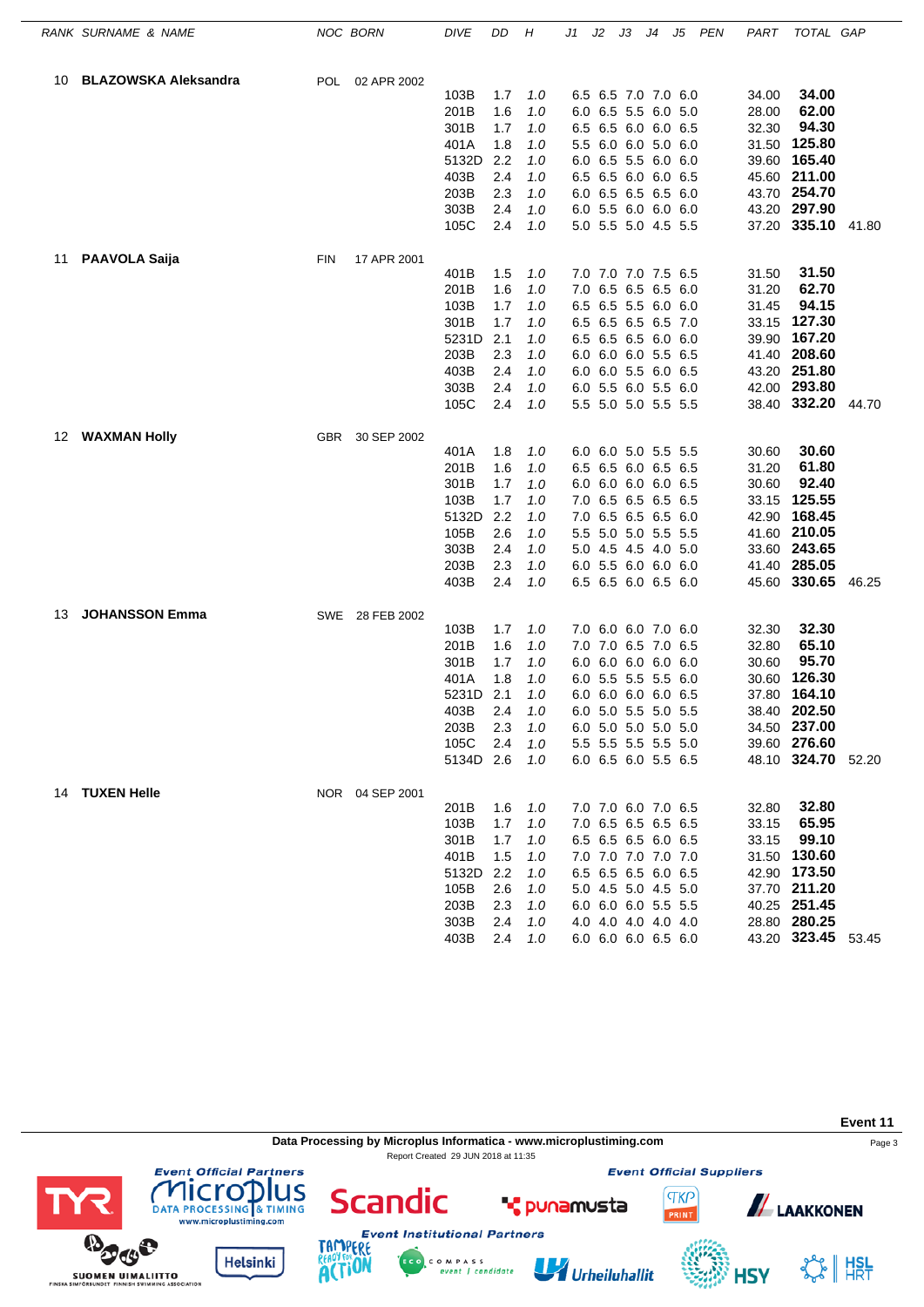|    | RANK SURNAME & NAME       |            | NOC BORN        | <b>DIVE</b>  | DD         | Η          | J1  | J2 | JЗ                                         | J4 | J5 | PEN | PART           | TOTAL GAP           |       |
|----|---------------------------|------------|-----------------|--------------|------------|------------|-----|----|--------------------------------------------|----|----|-----|----------------|---------------------|-------|
| 15 | <b>HERCULANO Morgane</b>  | SUI        | 03 MAR 2000     |              |            |            |     |    |                                            |    |    |     |                |                     |       |
|    |                           |            |                 | 103B         | 1.7        | 1.0        |     |    | 6.0 6.5 6.5 6.5 6.0                        |    |    |     | 32.30          | 32.30               |       |
|    |                           |            |                 | 201B         | 1.6        | 1.0        |     |    | 6.0 6.0 5.5 5.5 5.5                        |    |    |     | 27.20          | 59.50               |       |
|    |                           |            |                 | 301B         | 1.7        | 1.0        |     |    | 6.0 6.0 6.5 6.0 6.5                        |    |    |     | 31.45          | 90.95               |       |
|    |                           |            |                 | 401A         | 1.8        | 1.0        |     |    | 4.5 5.5 4.5 6.0 5.0                        |    |    |     | 27.00          | 117.95              |       |
|    |                           |            |                 | 5132D        | 2.2        | 1.0        |     |    | 4.5 4.5 4.5 4.5 5.0                        |    |    |     | 29.70          | 147.65              |       |
|    |                           |            |                 | 105B         | 2.6        | 1.0        |     |    | 4.5 4.0 4.0 4.0 4.5                        |    |    |     | 32.50          | 180.15              |       |
|    |                           |            |                 | 203B         | 2.3        | 1.0        |     |    | 5.0 5.5 5.0 4.5 5.0                        |    |    |     | 34.50          | 214.65              |       |
|    |                           |            |                 | 303B         | 2.4        | 1.0        |     |    | 5.0 5.0 5.0 5.0 5.5                        |    |    |     |                | 36.00 250.65        |       |
|    |                           |            |                 | 403B         | 2.4        | 1.0        |     |    | 5.0 5.5 5.5 6.0 5.5                        |    |    |     |                | 39.60 290.25        | 86.65 |
| 16 | <b>STAUDENHERZ Selina</b> |            | AUT 06 NOV 2001 |              |            |            |     |    |                                            |    |    |     |                |                     |       |
|    |                           |            |                 | 103B         | 1.7        | 1.0        |     |    | 5.5 5.5 6.0 6.0 5.5                        |    |    |     | 28.90          | 28.90               |       |
|    |                           |            |                 | 201B         | 1.6        | 1.0        |     |    | 6.0 7.0 6.0 6.0 6.5                        |    |    |     | 29.60          | 58.50               |       |
|    |                           |            |                 | 301B         | 1.7        | 1.0        |     |    | 5.5 6.5 6.5 6.5 6.0                        |    |    |     | 32.30          | 90.80               |       |
|    |                           |            |                 | 401B         | 1.5        | 1.0        |     |    | 6.5 7.0 6.5 7.0 7.0                        |    |    |     | 30.75          | 121.55              |       |
|    |                           |            |                 | 5132D        | 2.2        | 1.0        |     |    | 6.0 6.5 6.5 6.5 6.5                        |    |    |     | 42.90          | 164.45              |       |
|    |                           |            |                 | 403B         | 2.4        | 1.0        |     |    | 5.0 5.0 5.0 5.0 5.5                        |    |    |     | 36.00          | 200.45              |       |
|    |                           |            |                 | 105B         | 2.6        | 1.0        |     |    | 4.0 4.5 4.5 3.5 4.5                        |    |    |     | 33.80          | 234.25              |       |
|    |                           |            |                 | 203B         | 2.3        | 1.0        |     |    | 4.5 4.5 4.5 4.0 4.0                        |    |    |     | 29.90          | 264.15              |       |
|    |                           |            |                 | 303B         | 2.4        | 1.0        |     |    | 3.5 3.0 3.5 3.5 3.5                        |    |    |     |                | 25.20 289.35        | 87.55 |
| 17 | <b>IMMONEN Nea</b>        | <b>FIN</b> | 03 DEC 2001     |              |            |            |     |    |                                            |    |    |     |                |                     |       |
|    |                           |            |                 | 401B         | 1.5        | 1.0        |     |    | 6.5 6.5 7.0 6.5 7.0                        |    |    |     | 30.00          | 30.00               |       |
|    |                           |            |                 | 103B<br>201B | 1.7<br>1.6 | 1.0        |     |    | 6.0 6.0 6.0 6.0 6.5                        |    |    |     | 30.60<br>28.00 | 60.60<br>88.60      |       |
|    |                           |            |                 | 301B         | 1.7        | 1.0        |     |    | 6.0 5.0 5.5 6.0 6.0<br>6.0 5.5 5.5 6.0 6.5 |    |    |     | 29.75          | 118.35              |       |
|    |                           |            |                 | 5132D        | 2.2        | 1.0<br>1.0 |     |    | 5.5 5.0 5.5 6.0 5.5                        |    |    |     | 36.30          | 154.65              |       |
|    |                           |            |                 | 203B         | 2.3        | 1.0        |     |    | 4.0 4.5 4.0 4.0 4.0                        |    |    |     | 27.60          | 182.25              |       |
|    |                           |            |                 | 303B         | 2.4        | 1.0        |     |    | 3.5 4.0 4.0 3.0 3.5                        |    |    |     | 26.40          | 208.65              |       |
|    |                           |            |                 | 105B         | 2.6        | 1.0        |     |    | 4.5 5.0 4.5 5.0 4.5                        |    |    |     |                | 36.40 245.05        |       |
|    |                           |            |                 | 403B         | 2.4        | 1.0        |     |    | 5.5 6.0 6.5 5.5 6.5                        |    |    |     |                | 43.20 288.25        | 88.65 |
| 18 | <b>BANDZIK Yulia</b>      | <b>BLR</b> | 10 JUL 2001     |              |            |            |     |    |                                            |    |    |     |                |                     |       |
|    |                           |            |                 | 101B         | 1.3        | 1.0        |     |    | 5.5 5.5 5.5 6.0 5.5                        |    |    |     | 21.45          | 21.45               |       |
|    |                           |            |                 | 201C         | 1.5        | 1.0        | 5.5 |    | 6.0 6.0 6.5 5.5                            |    |    |     | 26.25          | 47.70               |       |
|    |                           |            |                 | 301C         | 1.6        | 1.0        |     |    | 5.5 5.5 5.5 5.5 5.5                        |    |    |     | 26.40          | 74.10               |       |
|    |                           |            |                 | 403B         | 2.4        | 1.0        |     |    | 6.0 6.5 6.0 6.5 6.5                        |    |    |     | 45.60          | 119.70              |       |
|    |                           |            |                 | 5231D        | 2.1        | 1.0        |     |    | 5.5 5.0 5.5 5.0 5.0                        |    |    |     | 32.55          | 152.25              |       |
|    |                           |            |                 | 105B         | 2.6        | 1.0        |     |    | 4.0 4.0 4.5 3.5 4.0                        |    |    |     | 31.20          | 183.45              |       |
|    |                           |            |                 | 203B         | 2.3        | 1.0        |     |    | 5.0 5.0 5.0 4.0 5.0                        |    |    |     |                | 34.50 217.95        |       |
|    |                           |            |                 | 303B         | 2.4        | 1.0        |     |    | 5.0 4.5 5.0 4.0 4.0                        |    |    |     |                | 32.40 250.35        |       |
|    |                           |            |                 | 5233D 2.5    |            | 1.0        |     |    | 3.5 3.0 3.0 3.0 3.0                        |    |    |     |                | 22.50 272.85 104.05 |       |
|    | 19 VALORE Laura           |            | DEN 19 SEP 2001 |              |            |            |     |    |                                            |    |    |     |                |                     |       |
|    |                           |            |                 | 103B         | 1.7        | 1.0        |     |    | 5.0 4.0 4.0 4.5 4.0                        |    |    |     | 21.25          | 21.25               |       |
|    |                           |            |                 | 401A         | 1.8        | 1.0        |     |    | 5.5 5.0 5.5 5.5 5.0                        |    |    |     | 28.80          | 50.05               |       |
|    |                           |            |                 | 201B         | 1.6        | 1.0        |     |    | 5.0 5.5 4.5 4.5 5.0                        |    |    |     | 23.20          | 73.25               |       |
|    |                           |            |                 | 301B         | 1.7        | 1.0        |     |    | 5.5 5.5 5.0 5.5 5.5                        |    |    |     |                | 28.05 101.30        |       |
|    |                           |            |                 | 5132D        | 2.2        | 1.0        |     |    | 4.5 4.0 4.0 4.0 4.0                        |    |    |     |                | 26.40 127.70        |       |
|    |                           |            |                 | 403B         | 2.4        | 1.0        |     |    | 5.5 6.5 6.5 5.5 6.0                        |    |    |     |                | 43.20 170.90        |       |
|    |                           |            |                 | 203B         | 2.3        | 1.0        |     |    | 5.0 6.0 6.0 5.0 5.0                        |    |    |     |                | 36.80 207.70        |       |
|    |                           |            |                 | 303C         | 2.1        | 1.0        |     |    | 4.0 4.0 4.0 3.5 5.0                        |    |    |     |                | 25.20 232.90        |       |
|    |                           |            |                 | 105B         | 2.6        | 1.0        |     |    | 5.0 4.5 5.0 5.0 4.5                        |    |    |     |                | 37.70 270.60 106.30 |       |